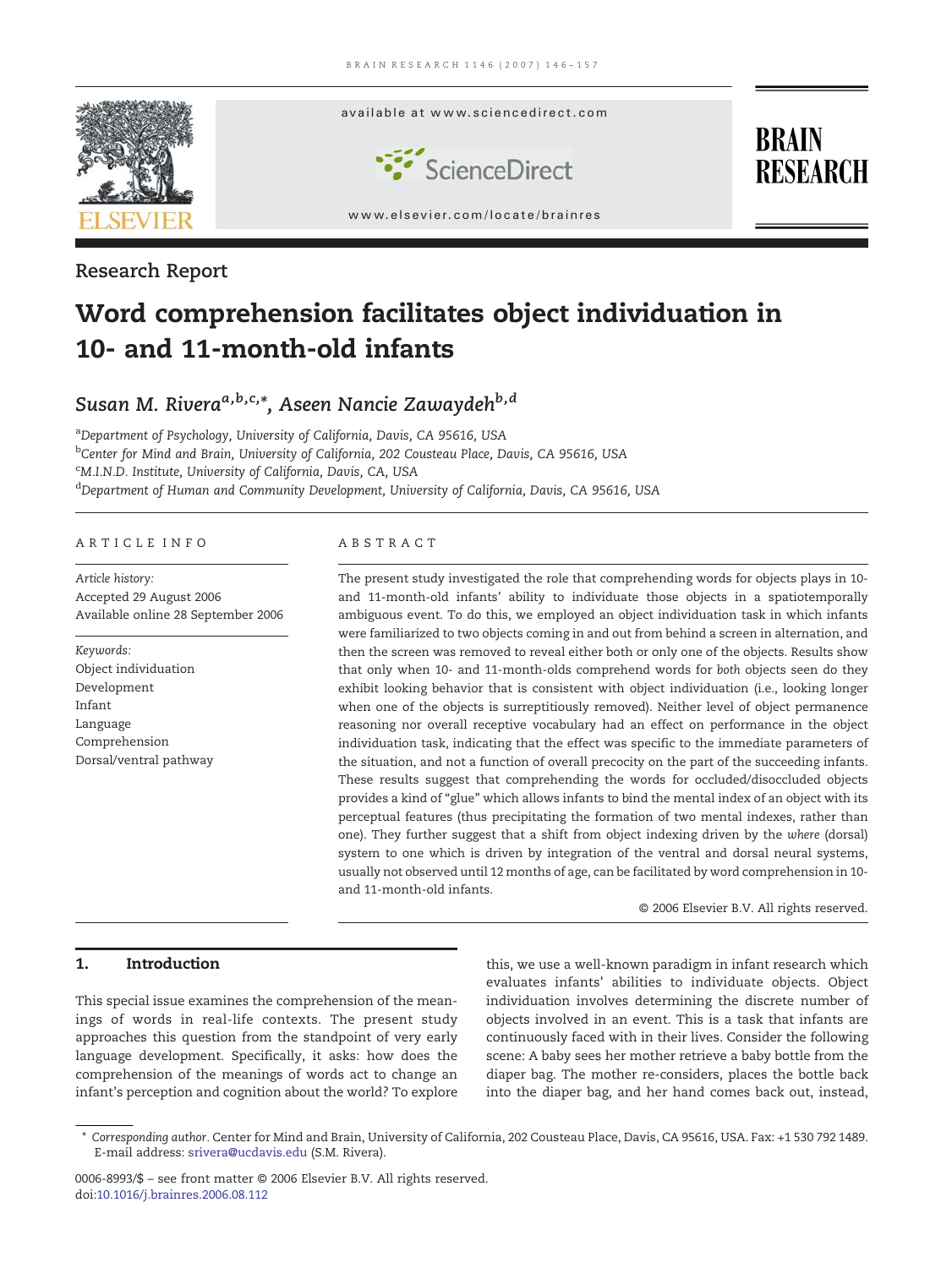with a sippy cup. Does the infant understand that this is not the same object she briefly saw a few seconds ago? Does she expect that a second object remains in the diaper bag? Does she further expect that the object in the diaper bag is a bottle, rather than a sippy cup (and would she be surprised, if she looked inside, to find another sippy cup there?) Thanks to years of clever experimentation on the part of developmental psychologists, we have strong predictions about what infants' behaviors will be in these types of situations depending on their age, the properties of the objects they see disappear, whether or not the objects disappear into the same or into two spatially distinct locations, and so on. We first review what is already known about this ability, what insights we have from neuroscience research about the underpinnings of this ability, and about how labeling objects plays a role in this knowledge. We then present two experiments that probe, in a given infant, the relationship between knowing the words for objects and his or her ability to represent those objects numerically when they go out of sight.

# 1.1. What properties do infants rely on in individuating objects, and at what ages?

It is well established that spatiotemporal information (information about spatial location and motion) is a robust cue to object individuation in infants. A number of studies have converged on the finding that unambiguous spatiotemporal information enables infants to succeed in individuation at an age much younger than they are able without such information. One example comes from complex, single-screen eventmapping tasks. In these tasks, infants are first familiarized to two objects emerging and returning behind a single screen, and then the screen is removed to reveal either the expected outcome of two objects or the 'unexpected' outcome of only one object. If the infant forms two distinct object representations (and thus succeeds in individuating the objects), then he/ she should show surprise when only one of the objects is revealed behind the screen, as evidenced by longer looking at the unexpected outcome vs. the expected outcome. While it is not until 12 months of age that infants have been found to succeed in individuating objects based on kind-differences alone (i.e., objects that belong to different categories, such as a duck and a ball), 10-month-old infants are able to succeed in doing so when provided spatiotemporal information (i.e., when objects were shown simultaneously during familiarization) [\(Krojgaard, 2003; Xu and Carey, 1996](#page-10-0)). Similarly, while 12 month-olds are unable to establish a representation of two distinct objects that differ only in color, size, texture, or shape, they are able to do so when the objects are shown simultaneously during familiarization [\(Xu et al., 2004](#page-11-0)).

There is also evidence that spatiotemporal discontinuity leads to a representation of two distinct objects, and spatiotemporal continuity leads to a representation of a single, persisting object in infants as young as 4.5 months of age ([Spelke et al., 1995\)](#page-10-0). Similarly, 10-month-olds who were shown two identical objects (e.g., two rubber ducks) coming in and out from behind two spatially distinct screens expected to see two objects when the screens were removed (as long as they never saw a duck move through the space between the two screens) ([Xu and Carey, 1996](#page-11-0)).

Finally, event-monitoring tasks, which present infants with one continuous event and ask the infant to judge whether the successive portions of the event are consistent, offer additional evidence of the primacy of spatiotemporal information in infants' object representation system. In these tasks, infants watch two objects emerge and return behind either a wide screen (one that is sufficient in width to fit both objects) or a narrow screen (one that is too narrow to fit both objects). Findings have revealed that infants in the narrow screen conditions look significantly longer at the event than infants in the wide screen conditions. Infants are said to succeed at individuating objects which differ in size alone and in shape alone at 4.5 months of age; which differ in object/kind (i.e., green spotted ball and red felt box) and in pattern, at 7.5 months of age; and which differ in color at 11.5 months of age [\(Wilcox and Baillargeon, 1998](#page-11-0)). Various explanations have been offered as to why infants look longer at the narrow versus wide screen events and whether or not infants are successfully individuating the objects in these events ([Krojgaard, 2004;](#page-10-0) [Wilcox, 2003; Xu, 2003\)](#page-10-0). Nonetheless, the physical nature of this kind of display does appear to offer enough unambiguous spatiotemporal information so as to enable infants to detect the spatiotemporal violation within the narrow screen event, and thereby expect only one object to be involved.

In summary, when infants are provided with unambiguous spatiotemporal information that two objects (two-screen task) or one object (narrow-screen task) is involved in the event, they are able to detect the spatiotemporal and number violation that occurs within the event at significantly younger ages than when this spatiotemporal information is withheld (as in the one-screen, event-mapping tasks).

A prominent account of the aforementioned data has been offered by Indexing Theory, a model whereby infants set up an object representation for individuation [\(Kaldy and Leslie, 2003;](#page-10-0) [Leslie and Kaldy, 2001; Leslie et al., 1998; Tremoulet et al., 2000;](#page-10-0) [Xu, 1999](#page-10-0)). According to this model, object identification is accomplished only when the infant is able to use certain kinds of information stored in this representation to decide whether an object being encountered now is the same as that which was seen previously. Central to Indexing Theory is the concept of an initial object index—an abstract mental token that functions as a pointer to an object. According to Indexing Theory, an object index does not inherently contain any of the features (e.g., color, shape) possessed by the object it is pointing to. Typically, the assignment of indexes "sticks" to an object, even as it is moved through space and time, and so if the number of indexes in a scene is small enough, this system can be used to individuate objects (as in the two-screen object individuation events, or perhaps the narrow-screen eventmonitoring events, reviewed above). In the special case of when the location information is absent, subtle, or ambiguous (as in the one-screen event-mapping procedure described earlier), the only way the index assignment can be accomplished is by assigning property information to the index. According to proponents of an Indexing Theory, this strategy may not be available to young infants, and thus the model predicts that infants will accomplish individuation-by-location before individuation-by-feature.

This notion of the dissociability of location and object feature information fits with the distinction made in the visual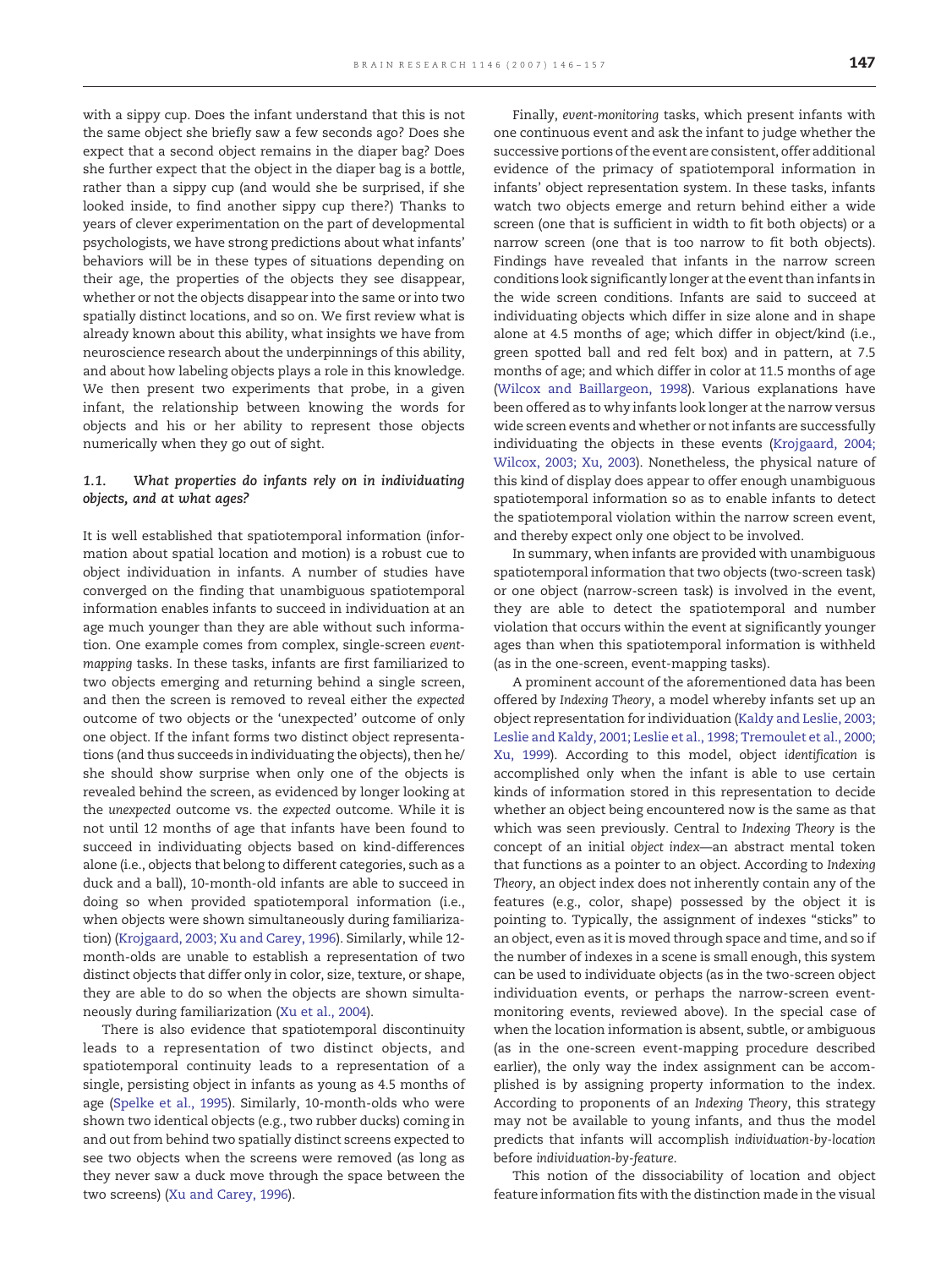attention literature of the what and where systems of visual processing [\(Posner and Presti, 1987; Sagi and Julesz, 1985; Van](#page-10-0) [Essen and Maunsell, 1983](#page-10-0)) as well as a possible which system for establishing object tokens [\(Kanwisher and Driver, 1992; Xu,](#page-10-0) [1999\)](#page-10-0). If, as suggested by the neuroscience literature, the spatiotemporal properties of objects are stored separately from the featural properties, a unified representation of the object could only be accomplished by a joining of these two sources of information. Accordingly, one suggestion as to why spatiotemporal information is necessary for object tracking and identification in young infants is that, while both what and where pathways are operative early in development, they start out segregated ([Atkinson, 1993; Leslie et al., 1998; Xu,](#page-10-0) [1999\)](#page-10-0). By this account, early in development, if infants are given clear spatiotemporal information, they may rely on the what system to keep track of particular objects as they come and go from sight. In the case where spatiotemporal information is ambiguous, the where pathway will become engaged, but properties (e.g., shape) of the individual objects being tracked will not be integrated into that representation. Towards the end of the first year of life, these two pathways become integrated, allowing the infant to keep track of both the properties of objects and their location in space, in the service of individuating those objects. While this proposal is at this point speculative, there is behavioral evidence that supports it. First, 4-month-old infants have been shown to respond (showing significant looking time difference relative to baseline) to changes in either surface feature (faces and asterisks—ventral processing) or location information (toys which had or had not been manipulated by the child—dorsal processing) independently, but not to changes in the conjunction of the two (binding trails) ([Mareschal and Johnson, 2003\)](#page-10-0). In contrast, by 12 months of age, infants have been found to be sensitive to changes in the conjunction of surface feature (shape) and location information [\(Tremoulet et al., 2000\)](#page-10-0).

The question we now turn to is: What is the glue that facilitates the binding of features to objects at about the end of the first year of life when clear spatiotemporal information is not available (such as in the case of distinct objects emerging one a time from a single occluder)? Can word comprehension serve this purpose for the infant? More specifically, can knowing the words for the objects being indexed "bootstrap" an infant younger than 12 months into assigning two object indexes in a situation where they would normally assign only one?

## 1.2. The role of language in representing objects

For years, developmental psychologists have explored the hypothesis that knowing words for objects can facilitate infants' representations of those objects. The majority of these studies involve labeling objects for infants and then testing their perceptions and inferences of the objects being named. For example, labels (both novel nouns and adjectives) have been found to facilitate 12-month-olds' establishment of categories at the superordinate level ([Waxman and Markow,](#page-10-0) [1995\)](#page-10-0). In addition, pairing spoken words with pictures during a familiarization phase facilitates subsequent object categorization in 9-month-olds [\(Balaban and Waxman, 1997; Graham](#page-10-0) [et al., 2004; Welder and Graham, 2001](#page-10-0)).

Similarly, naming objects as they are brought in and out from behind a screen in an event-mapping paradigm (e.g., saying "ball" as a ball is revealed and "duck" as a duck is revealed) helps 9-month-old infants succeed at this task. Infants who hear the two items labeled uniquely look longer at the unexpected outcome relative to a baseline looking pattern. This has also been replicated with unfamiliar objects labeled with nonsense words (e.g., "a fendle" and "a toma"). In contrast, when both objects are labeled "toy," infants look equally as long at expected and unexpected outcomes ([Xu,](#page-11-0) [2002b](#page-11-0)). Infants also fail at object individuation when emergences of objects are accompanied by distinct tones/sounds or emotional expressions, suggesting that these facilitation effects are language specific. This effect of language facilitation has also been replicated using a manual search, rather than a preferential looking method [\(Xu et al., 2005](#page-11-0)).

The aforementioned studies all involve providing a label for young infants, thereby giving them the information needed to map the object representations in real time. Impressive facilitative effects are observed when this is done; allowing infants to succeed on object representation tasks earlier than they would normally (approximately 3 months earlier, in one case [\(Xu, 2002b\)](#page-11-0)). It can be argued, however, that an even more difficult scenario for the infant is that which he is faced with everyday, i.e., mapping representations in the absence of simultaneously heard labels. Let us return to the hypothetical infant mentioned at the beginning of this article. Her mother is not, in real time, narrating the event for the infant as she takes out a bottle, returns it to the diaper bag, and in turn pulls out a sippy cup. Whatever cognition the infant, herself, brings to bear on the situation is of utmost importance to her success in individuating and/or identifying those objects. Would a 10-month-old infant who comprehends the meanings of the words bottle and cup be more likely to know that a second object still exists in the diaper bag? What if the infant knew the word for only one of those objects, and not both?

An exploratory analysis from one of the earliest object individuation papers offers some tantalizing insights to this question. When data were collected on parent ratings of infants' familiarity with and probable comprehension of labels for the everyday objects they were being shown in the experiment, it was found that 10-month-old infants whose parents judged them to comprehend nouns for 2 or 3 of the four highly familiar objects used in the test trials were more likely to overcome their baseline preference to look at 2 objects than infants who comprehended nouns for zero or 1 of those objects ([Xu and Carey, 1996\)](#page-11-0). Since the study was not designed to explore this relationship, however, the authors emphasized the finding as preliminary in nature.

In the following set of experiments, we directly investigate the role that comprehending labels for objects being seen plays in individuating those objects in a group of 10- to 11 month-old infants. To do this, we employ an adapted version of a standard event-mapping object individuation task ([Xu](#page-11-0) [and Carey, 1996\)](#page-11-0). In addition, we explore the relationship between object individuation and infants' general knowledge about objects (as assessed by standard object permanence tasks) and the size of their overall receptive vocabulary (as assessed by the MacArthur Child Development Inventory).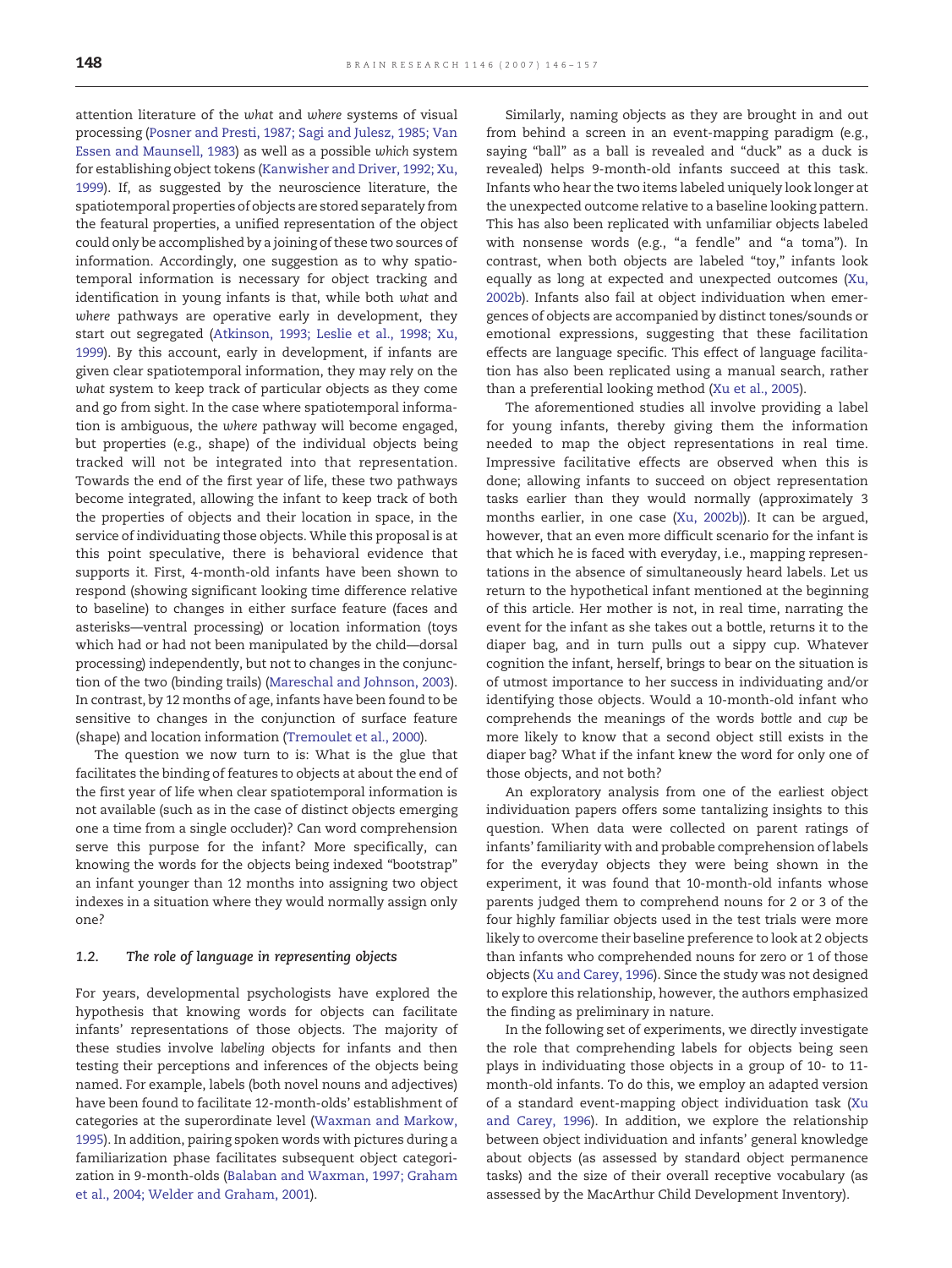# 2. Results

#### 2.1. Object individuation task—words known or unknown

Preference for looking at two objects versus one in the baseline phase was analyzed using a 2× 2 × 2× 2 ANOVA with number of objects (one vs. two) as within subjects factor and age, gender, and group (Known vs. Unknown) as between subjects factors. This analysis revealed no significant effects or interactions. No significant preference for two was established, although the mean looking time was slightly higher for two objects  $(M = 9.72)$  than for one  $(M = 8.93)$ .

In order to assess infants' looking behavior in the object individuation task, a looking time difference score was derived for each infant by subtracting the mean looking time to one object from the mean looking time to two objects (from here on, referred to as LTP2). Thus, infants with a positive LTP2 score looked longer, overall, at two objects (the expected outcome), while infants with a negative LTP2 score looked longer, overall, at one object (the unexpected outcome).

Preliminary analyses showed no effects involving age (10 month-olds vs. 11-month-olds), gender, or order (i.e., one object presented first vs. two objects presented first); therefore, these factors are excluded from the following analyses.

We examined the difference between infants' LTP2 in the baseline trials vs. the test trials, across the two groups, using a 2× 2 mixed model analysis of variance with group (Known vs. Unknown) as the between subjects factor and trial phase (baseline vs. test) as the within subjects factor. A significant interaction between trial phase and group emerged,  $F(1,77)$  = 4.924,  $p = 0.03$  (Fig. 1). Simple effects analysis revealed that infants in the Known group had a significantly higher  $(t(39)$  = 2.09,  $p < 0.05$ ) LTP2 in the baseline phase (M LTP2=1.46 s, SD= 4.88) than in the test phase (M LTP2=-0.18 s, SD=3.15). More critically, in the test phase, infants in the Known group overcame their baseline preference for two and showed a preference for the (unexpected) one object outcome. The Unknown group, on the other hand, showed no significant differences (t(38) =  $-1.09$ , p=0.28) in their LTP2 between the baseline (M LTP2=0.11 s,  $SD=4.33$ ) and test phases (M  $LTP2 = 1.05$  s,  $SD = 3.13$ ).

We also examined the data from a Word Comprehension Questionnaire (WCQ). This instrument assessed infants' familiarity with the objects they were seeing by asking the parents both to rank a list of objects from least to most familiar to the child and to estimate (on a scale of 1 to 5) how frequently their child came into contact with each type of object. Overall, infants who were shown objects for which they knew the label (Known condition) were more familiar with those objects than infants who were shown objects for which they did not know the label (Unknown condition)  $(t(77)=9.37)$ ,  $p$ <0.0001). For the purpose of analysis, we took a median split of the combined familiarity (rank and frequency of contact) and assigned each infant a familiarity score of high or low. We again examined the difference between infants' LTP2 in the baseline trials vs. the test trials across the two groups, this time using a  $2 \times 2 \times 2$  mixed model analysis of variance with group (Known vs. Unknown) and familiarity (high vs. low) as between subjects factors and trial phase (baseline



Fig. 1 – Looking time preference for two objects (LPT2) in baseline and test trials for the Known and Unknown groups for Experiment 1.

vs. test) as the within subjects factor. A significant interaction between trial phase and group again emerged, F(1,75)= 4.80,  $p = 0.03$ . Critically, no 3-way interaction between trial phase, group, and familiarity emerged. Thus, the observed difference between the two groups in familiarity with the items seen did not significantly influence the group effect described above.

# 2.2. Object permanence—Words known or unknown

Infants were given a score (zero through four) corresponding to the highest object permanence sequence passed. Three infants received a score of zero, indicating that they did not pass any of the sequences. The majority of infants (41 out of 76) received a score of 1, indicating that they passed only the first sequence (one invisible displacement with one hiding box). Twenty-four infants received a score of two, indicating that they passed both the first and the second sequences. Three infants passed the third sequence, and five passed the fourth. For the purposes of statistical analysis, the infants who received an object permanence score of zero or one  $(n=44)$ were assigned a score of one, and those infants who received a score higher than one were assigned a score of two  $(n=32)$ , resulting in two categories of object permanence.

t-tests were performed between factors of age (10-monthold vs. 11-month-old), group (Known vs. Unknown), and gender (males vs. females) on the object permanence scores (1 vs. 2). No significant differences emerged, indicating no significant difference between the level of object permanence passed by the 10-month-olds and the 11-month-olds, by males and females, nor by the Known and Unknown groups ([Table 1\)](#page-4-0).

A comparison was made between the infants' object permanence level (1 or 2) and their looking behavior in the object individuation task. Preliminary analyses showed no effects involving age (10- vs. 11-month-olds) or gender, therefore these factors are excluded from the following analyses. LTP2 was analyzed using a  $2 \times 2 \times 2$  mixed model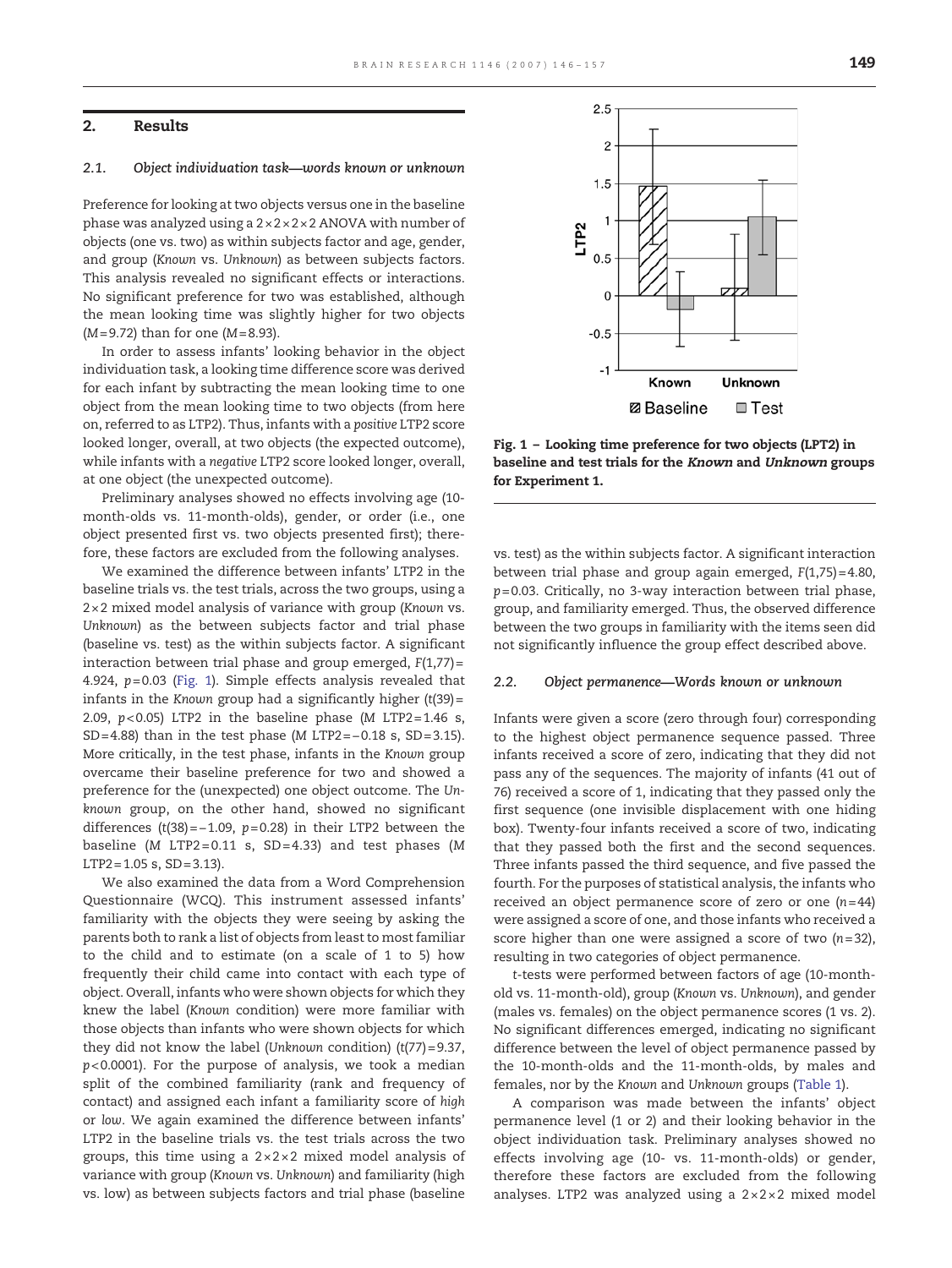<span id="page-4-0"></span>

| Table 1 - Descriptive statistics for object permanence and receptive vocabulary scores across groups in Experiment 1 |                                       |                                      |                                         |                                         |                              |
|----------------------------------------------------------------------------------------------------------------------|---------------------------------------|--------------------------------------|-----------------------------------------|-----------------------------------------|------------------------------|
|                                                                                                                      | Object permanence<br>level 1 $(n=44)$ | Object permanence<br>level $2(n=32)$ | Receptive vocabulary<br>level $1(n=39)$ | Receptive vocabulary<br>level $2(n=27)$ | Mean receptive<br>vocabulary |
| Age                                                                                                                  |                                       |                                      |                                         |                                         |                              |
| 10 month-olds                                                                                                        | 21                                    | 12                                   | 16                                      | 14                                      | 66.27                        |
| 11-month-olds                                                                                                        | 23                                    | 20                                   | 23                                      | 13                                      | 61.08                        |
|                                                                                                                      |                                       |                                      |                                         |                                         |                              |
| Gender                                                                                                               |                                       |                                      |                                         |                                         |                              |
| Males                                                                                                                | 22                                    | 18                                   | 24                                      | 10                                      | 55.88                        |
| Females                                                                                                              | 22                                    | 14                                   | 15                                      | 17                                      | 71.47                        |
|                                                                                                                      |                                       |                                      |                                         |                                         |                              |
| Group                                                                                                                |                                       |                                      |                                         |                                         |                              |
| Known                                                                                                                | 20                                    | 19                                   | 19                                      | 14                                      | 66.58                        |
| Unknown                                                                                                              | 24                                    | 13                                   | 20                                      | 13                                      | 60.30                        |

analysis of variance with group (Known vs. Unknown) and object permanence score (1 or 2) as the between subjects factors and trial phase (baseline vs. test) as the within subjects factor. This analysis revealed only a significant interaction between trial phase and object permanence score  $F(1,72)$ = 5.96,  $p = 0.02$ . Examination of the means revealed that, in the baseline phase, there was a significant difference in LTP2 ( $t(74) = 2.09$ ,  $p < 0.05$ ) between infants with an object permanence score of one (M LTP2= 1.62s, SD= 5.22) and infants with an object permanence score of two (M LTP2 = −0.59s, SD= 3.41). In the test trials, however, no significant difference between the two groups' LTP2 was found  $(t(74)=-0.37, p=0.71)$ . No other effects or interactions involving the object permanence score emerged.

# 2.3. Receptive vocabulary—Words known or unknown

For the purposes of this investigation, we were interested only in infants' receptive, and not productive vocabulary. Therefore, using the MacArthur checklist, a total receptive vocabulary score was obtained for each of the infants. The mean vocabulary score for the 66 subjects for which these data were available was 63.44 words, SD= 40.99. The minimum receptive vocabulary reported was 3 words, the maximum was 175 words.

t-tests were performed between factors of age (10-monthold vs. 11-month-old), group (Known vs. Unknown), and gender on the receptive vocabulary scores. No significant main effects or interactions emerged. There was no significant difference in number of words comprehended by the 10 month-olds ( $M = 66.27$ ,  $SD = 41.77$ ) and number of words comprehended by the 11-month-olds  $(M= 61.08, SD= 40.76)$ ; nor was there a significant difference in number of words comprehended by infants in the Unknown group  $(M= 60.30,$  $SD = 38.29$ ) and infants in the Known group (M=66.58, SD= 43.89). There was a slight difference between the number of words comprehended by females (M= 71.47, SD= 43.06) and males (M= 55.88, SD= 38.03), but this difference did not reach statistical significance  $(F(1,65)= 3.42, p= 0.07)$ .

For the purposes of performing further statistical analysis, the receptive vocabulary scores of each infant were grouped into two categories. Infants who received a receptive vocabulary score lower than the mean (63.44 words) were assigned a score of 1 ( $n=39$ ); infants who received a receptive vocabulary score above the mean  $(n=27)$  were assigned a score of 2 (Table 1).

Preliminary analysis showed no effect of age or gender; therefore these factors are eliminated from the following analysis. LTP2 was analyzed using a  $2 \times 2 \times 2$  mixed model analysis of variance with group (Known vs. Unknown) and receptive vocabulary score (1 or 2) as between subjects factors and trial phase (baseline vs. test trials) as the within subjects factor. No main effects or interactions involving the variable of receptive vocabulary score were found.

# 2.4. Object individuation task—One word known, one unknown

Preference for looking at two objects versus one in the baseline phase was analyzed using a  $2 \times 2 \times 2$  ANOVA with object (looking time to one vs. two objects) as within subjects factor and age and gender as between subjects factors. This analysis revealed no significant effects or interactions,  $(F(1,47)=0.63,$  $p = 0.43$ ). (No significant LTP2 was established.)

Preliminary analyses showed no effects involving age (10 month-olds vs. 11-month-olds) or order (i.e., one object presented first vs. two objects presented first); therefore, these factors are excluded from the following analyses. LTP2 was analyzed using a  $2\times 2$  mixed model analysis of variance with gender as the between subjects factor and trial phase (baseline vs. test) as the within subjects factor. Only a significant main effect of gender emerged  $(F(1,47) = 4.40,$ p< 0.05). Overall, females showed a larger LTP2 across both baseline and test phases (M LTP2= $0.77$  s, SD= $1.73$ ) than did males (M LTP2=−0.38 s, SD= 2.07). No other significant effects or interactions were found. Critically, there was no significant difference  $(F(1,49) = 1.87, p = 0.18)$  between infants' LTP2 during the baseline phase (M LTP2 =−0.33 s, SD= 3.43) and their LTP2 during the test phase (M LTP2= $0.56$  s, SD= $2.60$ ).

As in Experiment 1, we factored the data from the WCQ (which assessed infants' familiarity with the objects) into the analysis. The mean familiarity score for the Known object was significantly higher than for the unknown object (t(51) = 6.84,  $p$ <0.0001). We computed the mean familiarity score (combining rank and frequency of contact) for the two objects seen, and again took a median split and assigned each infant a familiarity score of high or low. When this factor was added to the analysis, creating a 2× 2 mixed model analysis of variance with familiarity (high vs. low) as the between subjects factor and trial phase (baseline vs. test) as the within subjects factor, no significant main effects or interactions emerged.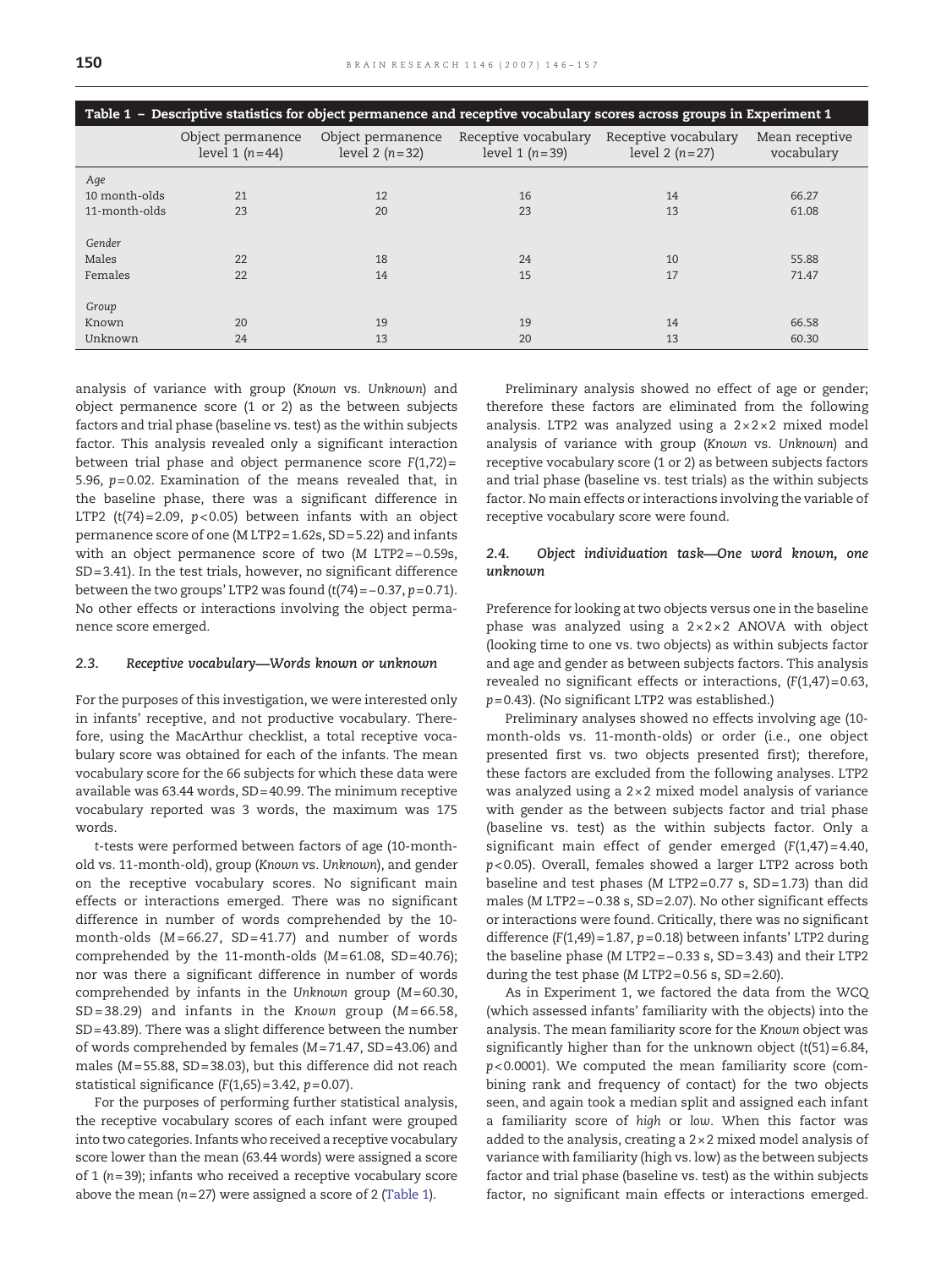Critically, no trial phase× familiarity effect was observed  $(F(1, 49) = 0.364 \quad p = 0.55).$ 

# 2.5. Object permanence—one word known, one unknown

As described in Experiment 1, infants were given a score (zero through four) corresponding to the highest task passed. Eight infants of the forty-six received a score of 0; 18 infants received a score of 1; 12 infants received a score of 2; 3 infants received a score of 3; and 4 received a score of 4. There were no statistically significant differences between the object permanence scores of males and females nor between the scores of 10-month-olds and 11-month-olds. As in Experiment 1, for the purpose of statistical analysis, the infants who received an object permanence score of zero or one  $(n=26)$  were assigned a score of one, and those infants who received a score higher than one were assigned a score of two  $(n=20)$ , resulting in two categories of object permanence.

Preliminary analyses showed no effects involving age (10 month-olds vs. 11-month-olds); therefore, this factor is excluded from the following analyses. A comparison was made between the infants' object permanence level (1 or 2) and their looking behavior in the object individuation task. LTP2 was analyzed using a  $2 \times 2 \times 2$  mixed model analysis of variance with gender and object permanence level (1 or 2) as the between subjects factor and trial phase (baseline vs. test) as the within subjects factor. This analysis revealed no significant effects or interactions involving the variable of object permanence score.

# 2.6. Receptive vocabulary—One word known, one unknown

The mean receptive vocabulary score  $(n=47)$  was 55.17 words, SD 46.52. The minimum receptive vocabulary reported was 3 words, the maximum was 251 words. Examination of data revealed one outlier (a score of 251) that was more than two standard deviations above the mean. With this score filtered from the data, the new mean became 50.91 words, SD 36.62. The minimum receptive vocabulary score remained at 3 words, but the maximum became 145.

t-tests revealed no significant difference between the number of words comprehended by the 10-month-olds (M= 56.60 SD= 45.03) and the number of words comprehended by the 11-month-olds ( $M = 46.54$ , SD = 28.54). There was also no significant difference in the number of words comprehended by male infants ( $M = 44.85$ , SD = 35.22) and female infants  $(M = 59.53, SD = 37.78).$ 

For the purposes of performing further statistical analysis, the receptive vocabulary scores of each infant (minus the one outlier with a score of 251) were grouped into two categories. Infants who received a receptive vocabulary score lower than the adjusted mean (50.91 words) were assigned a score of 1  $(n= 28)$ ; infants who received a receptive vocabulary score above the mean  $(n= 18)$  were assigned a score of 2.

A preliminary analysis also showed no effect of age, therefore this factor is eliminated from the following analysis. LTP2 was analyzed using a  $2 \times 2 \times 2$  mixed model analysis of variance with gender and receptive vocabulary score (1 or 2) as between subjects factors and trial phase (baseline vs. test) as

the within subjects factor. No significant main effects or interactions involving the variable of receptive vocabulary score were found.

# 3. Discussion

# 3.1. The effect of comprehending words on object individuation

A number of previous studies have shown that, before the age of 12 months, infants who are faced with individuating two distinct objects under conditions of ambiguous spatiotemporal information (such as when those objects emerge one at a time from a single screen) do not show evidence of having an appreciation that there are two distinct objects present behind the screen [\(Bonatti et al., 2002; Krojgaard, 2000; Xu and Baker,](#page-10-0) [2005, Xu and Carey, 1996, Xu et al., 2004](#page-10-0)). It has also been shown that when infants are provided with distinct verbal labels as they see the objects emerge, they can succeed as early as 9 months of age [\(Xu, 2002b\)](#page-11-0). In the present study, we present two experiments that investigate the effect of the child's own possession of verbal labels for the objects they are seeing in the single-screen object individuation task. The results of Experiment 1 both replicate and extend those of previous researchers [\(Xu and Carey, 1996\)](#page-11-0). Ten and 11-month-old infants who comprehended words for the objects they were seeing in an event-mapping object individuation task did not show a looking time preference for two objects (LTP2) during the test trials, while infants who did not comprehend words for those objects did. In other words, when repeatedly shown two different objects (e.g., cup and ball) coming in and out, one at a time, from behind a single screen, infants who knew the words for those objects looked longer on test trials where one of them had been surreptitiously removed; as if to say, "where did the other one go?" [\(Fig. 2](#page-6-0)). This indicates that even in an event where no overt labeling is being done for the child to assist in forming their object representations (as has been done in other studies [\(Xu,](#page-11-0) [2002b; Xu et al., 2005\)\)](#page-11-0) infants can use their own knowledge of word meanings to aid in the object individuation process.

To couch this result in terms of the Indexing Theory, infants who comprehended words for the objects they were seeing seemed to be able to assign two indexes to the event, thereby individuating the objects without the aid of spatiotemporal information. If the word for the object is providing the glue which is allowing the infants in the Known condition of this experiment to bind the object index with its perceptual features, then a further prediction would be that, in the case where an infant comprehends a word for only one of the two objects being seen, only one object index will be assigned, and infants will fail as did the infants in the Unknown condition. Experiment 2 was designed to test this hypothesis.

The results of Experiment 2 indicate that 10- and 11 month-old infants who comprehended words for only one of the objects they were seeing in an event-mapping object individuation task did not show a looking pattern consistent with individuating objects. When repeatedly shown two different objects coming in and out, one at a time, from behind a single occluder, these infants demonstrated longer looking to two objects than to one when the occluder was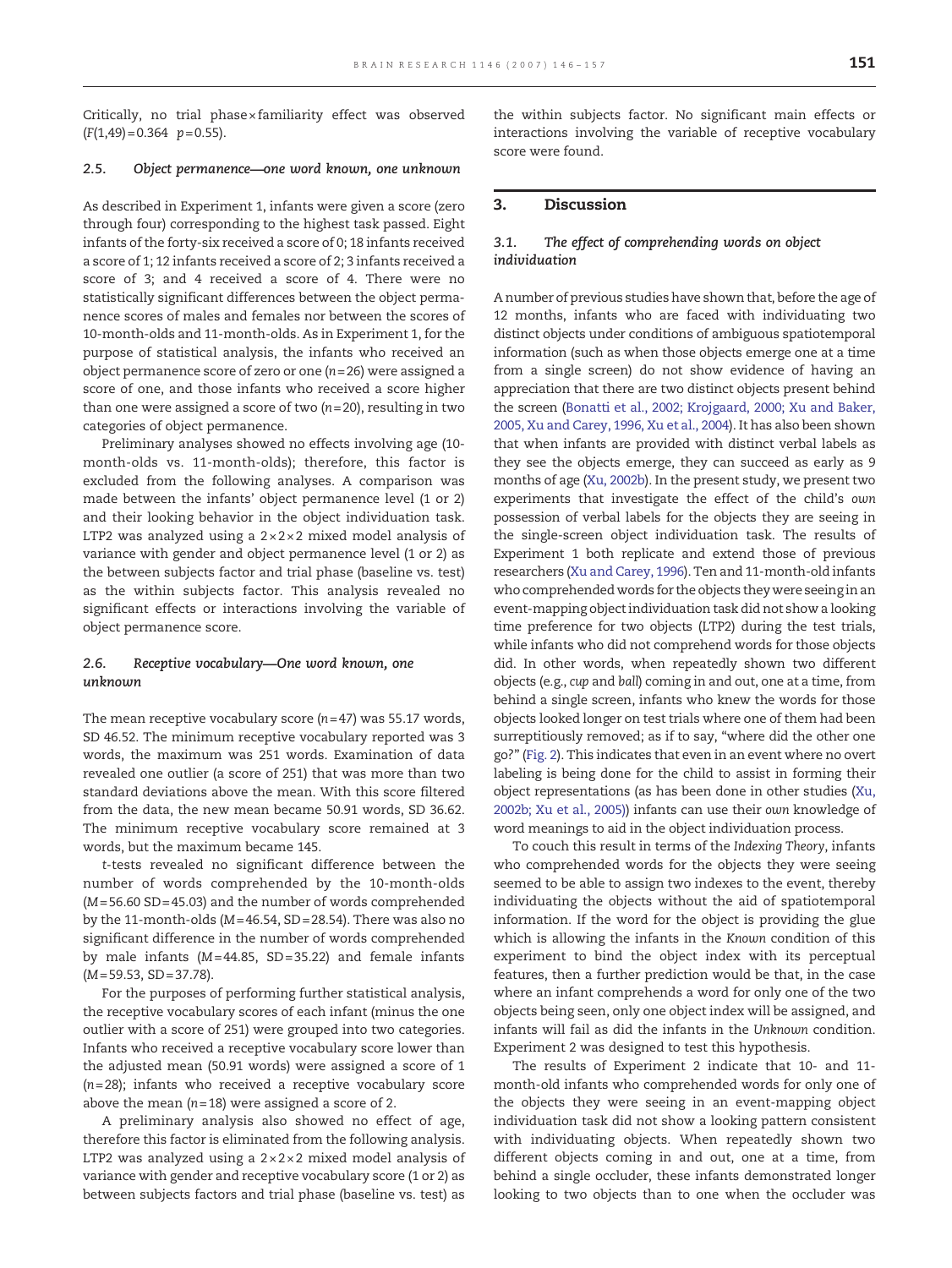<span id="page-6-0"></span>

removed, suggesting that they did not find the result of a missing object surprising. This result also suggests that infants who comprehend the word for only one of the objects seen assign one, not two indexes to the event.

We also used other measures of cognitive development in our participants to determine what effect they would have on infants' object individuation behavior. Specifically, we assessed their level of object permanence reasoning as well as their overall receptive vocabulary. We wanted to know if it is the case, for example, that an infant who comprehends many words, overall, has a higher probability of successful object individuation in a single-screen paradigm, regardless of whether or not they know the particular words for the objects they were seeing in front of them. Likewise for object permanence reasoning, we wanted to know whether an infant who is very good at finding hidden objects and is performing at a level that [Piaget \(1954\)](#page-10-0) would have called "stage 4 object permanence" has a higher likelihood of success on a singlescreen object individuation task. It turns out that the answer to each of these questions is no. Overall, receptive vocabulary had no effect on performance in the object individuation task, indicating that the effect was specific to the immediate parameters of the situation, and not a function of overall precocity on the part of the infants who were succeeding. The only case in which an interaction was found involving infants' object permanence reasoning level was in Experiment 1, where infants with an object permanence reasoning level of 1 showed a larger LTP2 in the baseline trials than did infants with an object permanence reasoning level of 2. No effects involving this factor were found in the critical test trials; thus, overall level of object permanence reasoning similarly had no effect on object individuation in this task.

We did attempt to control for the possible role of object familiarity in infants' object individuation by selecting objects,

for both groups, that were rated by the infants' parents as being low on familiarity to the child. Nevertheless, we could not escape the fact that infants are more likely to learn the labels of objects with which they are familiar. Infants in the Known condition did have a significantly higher familiarity rating for the objects they were shown than did infants in the Unknown condition. Critically, however, this difference between the groups did not appear to have an effect on individuation, per se, since no 3-way interaction between group, trail phase, and familiarity emerged when this was factored into the data analysis of Experiment 1. Thus, while young infants' familiarity with objects is surely related to the propensity to learn labels for them, this familiarity, alone, does not seem to be enough to allow object individuation. Indeed, this is consistent with other studies which have shown no differences in infants' ability to individuate familiar versus novel objects [\(Krojgaard, 2000; Xu, 2002b\)](#page-10-0).

#### 3.2. What specific role do words play?

Our findings are in line with another study reporting that if two (but not one) overt linguistic labels are provided for infants at the time that they see two distinct objects emerge from behind a single-screen, 9-month-olds show success at object individuation [\(Xu, 2002b](#page-11-0)). An infant's own ability to comprehend the words for objects they are seeing, however, might have a qualitatively different effect than having labels for the object provided for them. For example, experiments that present repeated auditory presentations of object labels across the familiarization trials might be providing overt auditory markers onto which infants could map their object representations. This suggestion is tempered by the fact that this facilitative effect is only present when linguistic labels were provided for the infants, and not when the auditory accompaniment was distinct keyboard tones [\(Xu, 2002b\)](#page-11-0). There is ample reason to believe, however, that infants treat speech sounds preferentially by this age, and thus the presence of two different words may in fact signal that two distinct individuate-able objects (so-called sortals) are present. In fact, this idea is at the core of the proposal that words serve as essence placeholders which lead infants to expect that words for objects map onto distinct kinds in their environment ([Xu, 2002a,b\)](#page-11-0). Nevertheless, the fact that we found converging results under conditions in which infants are not provided with any of this outside scaffolding, but are relying on their own internal process of word comprehension, underscores the power of word comprehension in building object representations.

One alternative explanation that we must address is that the "power" of knowing words for objects lies in enhancing memory for those objects. By this account, what and where pathways might already be integrated in infants at this age, but poor memory for objects which are disappearing and reappearing in alternation leads infants to forget the objects that are involved in the event, and having distinct labels for each object helps infants overcome this lack of memory. When examined in light of the collection of data on this paradigm, however, this explanation to us seems unlikely. There are two circumstances under which infants before the age of 12 months succeed on the one-screen task: (1) when they are provided unambiguous spatiotemporal information (i.e., the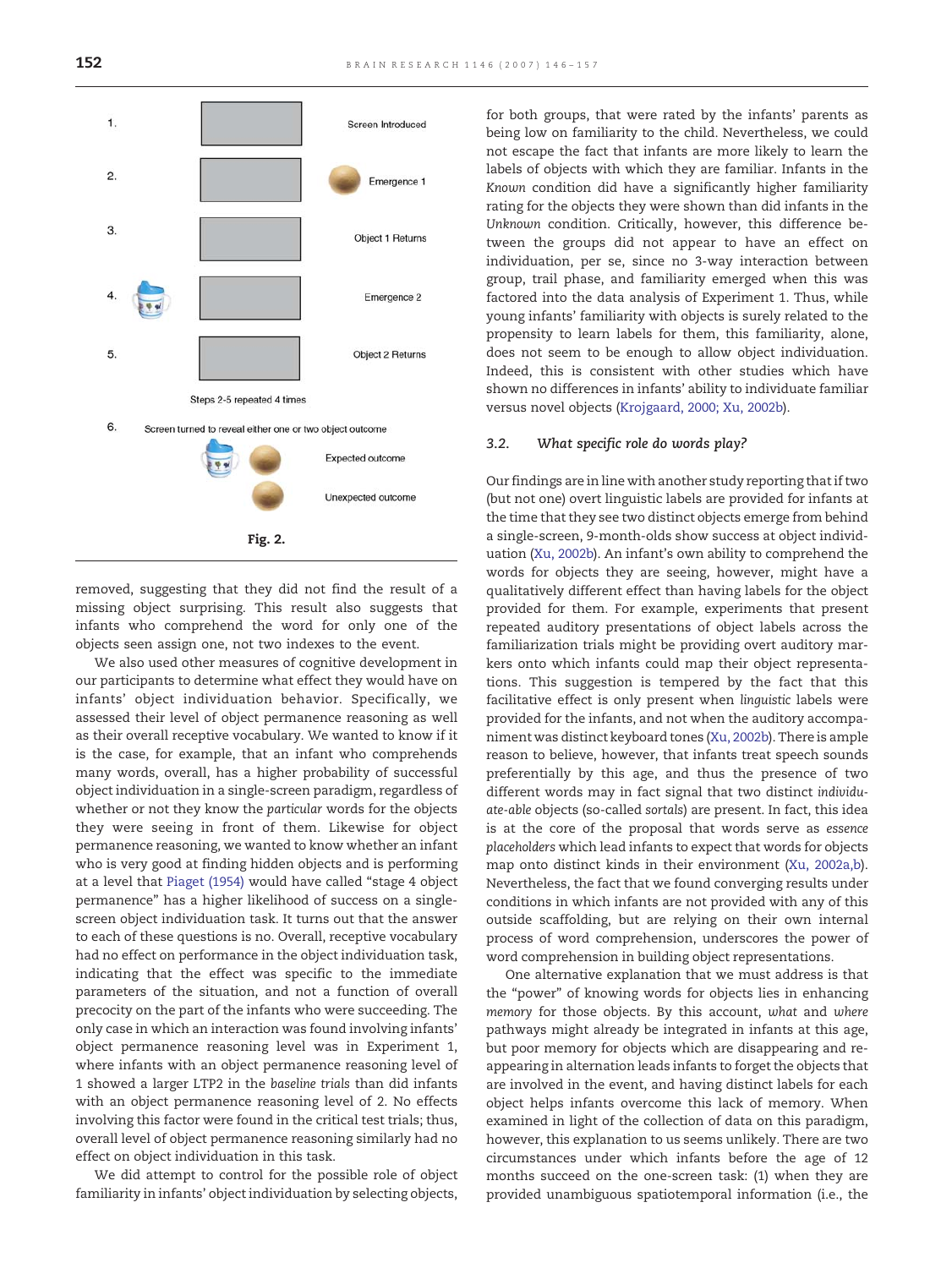opportunity to briefly see the two objects at the same time before the emergences begin) [\(Xu and Carey 1996](#page-11-0)); and (2) when they comprehend (as in Experiment 1) or are provided with [\(Xu, 2002b; Xu et al., 2005](#page-11-0)) distinct verbal labels for the objects that move in and out of sight. Both of these are consistent with the object indexing account we have outlined here. If success were only a matter of memory enhancement, one would have to make the unlikely conjecture that, in the first instance, the very brief (3 s) simultaneous presentation of the two objects at the beginning of the trial was enough to sustain infants' memory of those two objects across the duration of the familiarization emergences (approximately 16 s). For the second instance, one would have to conjecture that verbal labels are somehow providing the memory enhancement. If this were true, however, it is difficult to explain why, in Experiment 2, having only the word for one of the emerging objects would not be enough to induce a surprise reaction to one-object trials. (For example, if knowing the word for an object helps an infant remember it, an infant who knows only the word "ball" might at least be expected to be surprised on trials when the ball is missing.) A strict memory hypothesis would also have a hard time explaining findings that only object labels, and not other types of auditory pairings such as distinct tones or emotional expressions [\(Xu, 2002b\)](#page-11-0) lead to object individuation in the one-screen task.

# 3.3. A case for the Indexing Theory

Two findings in this study suggest that there is strong specificity for the effect of word comprehension on object individuation. First, in order to succeed in individuating objects in a spatiotemporally ambiguous event, it was not enough for infants to have a large receptive vocabulary overall. Rather, they needed to comprehend the particular words for the objects they were seeing in front of them. Second, comprehending a word for only one of the objects being seen was not enough to induce object individuation in 10- to 11-month-olds. It seems that infants must comprehend a label for both objects in order for them to be able to assign two object indexes, instead of one, in the single-screen scenario. Thus, the current study provides some evidence that word comprehension can serve as a bootstrapping mechanism by which infants, at an age younger than they are normally able, can individuate two distinct objects on the basis of their surface features (i.e., in the absence of spatiotemporal information.) Put another way, word comprehension may serve to precipitate a shift, in 10- and 11-monthold infants, from a process of object indexing driven by the where (dorsal) system to one which is driven by integration of the ventral and dorsal neural systems, as is apparently in place in 12-month-olds [\(Tremoulet et al., 2000\)](#page-10-0).

#### 3.4. Conclusions

In summary, the present study investigated the relationship between the ability of infants to individuate objects in a spatiotemporally ambiguous event-mapping task and comprehending words for the objects seen. Results show that only when 10- and 11-month-old infants comprehend words for both objects seen do they exhibit looking behavior that is

consistent with object individuation (looking longer on trials where one of the objects is surreptitiously removed). These results suggest that comprehending the words for occluded/ disoccluded objects provides a kind of glue which allows infants to bind the mental index of an object with its perceptual features (thus precipitating the formation of two mental indexes, rather than one). They further suggest that a shift from object indexing driven by the where (dorsal) system to one which is driven by integration of the ventral and dorsal neural systems, usually not observed until 12 months of age, can be facilitated by word comprehension in 10- and 11 month-old infants.

# 4. Experimental procedures

#### 4.1. Participants

In Experiment 1, participants were 79 full-term infants, 36 10 month-olds (22 male, 14 female), and 43 11-month-olds (21 male, 22 female). The infants in the 10-month-old age group ranged in age from 9 months, 29 days to 10 months, and 30 days (mean age 10 months, 16 days). The infants in the 11 month-old age group ranged in age from 11 months, 0 days to 12 months, and 2 days (mean age 11 months, 19 days). Forty infants (19 10-month-olds and 21 11-month-olds) were assigned to the Known group, and 39 infants (17 10-montholds and 22 11-month-olds) were assigned to the Unknown group. Another nineteen infants were excluded from the experiment: seven due to fussiness during the experimental session; four due to experimenter error; two due to procedural error on the part of the mother; two because the infants were too large for the apparatus; one because between the time the infant was scheduled and brought in for testing, she had learned all of the words on the list and thus did not qualify for inclusion in the experiment; and three because their looking data contained trials that were three or more standard deviations from the mean of z scores.

In Experiment 2, participants were 51 full-term infants, 23 10-month-olds (14 male, 9 female), and 28 11-month-olds (15 male, 13 female). The infants in the 10-month-old age group ranged in age from 10 months, 0 days to 10 months, and 27 days (mean age 10 months, 12 days). The infants in the 11-monthold age group ranged in age from 11 months, 0 days to 11 months, and 30 days (mean age 11 months, 15 days). Nine additional infants were excluded from the experiment: eight due to fussiness during the experimental session, and one due to procedural error on the part of the mother. All infants were from northern California. Parents were contacted first by letter and then by telephone; they were not compensated for their participation.

### 4.2. Subject selection

For Experiment 1, each infant was placed into either a Known or an Unknown group. Those in the Known group were to see items in the object individuation task (described below) for which their parents reported they did comprehend a label. Infants in the Unknown group were to see items for which their parents reported they did not comprehend a label.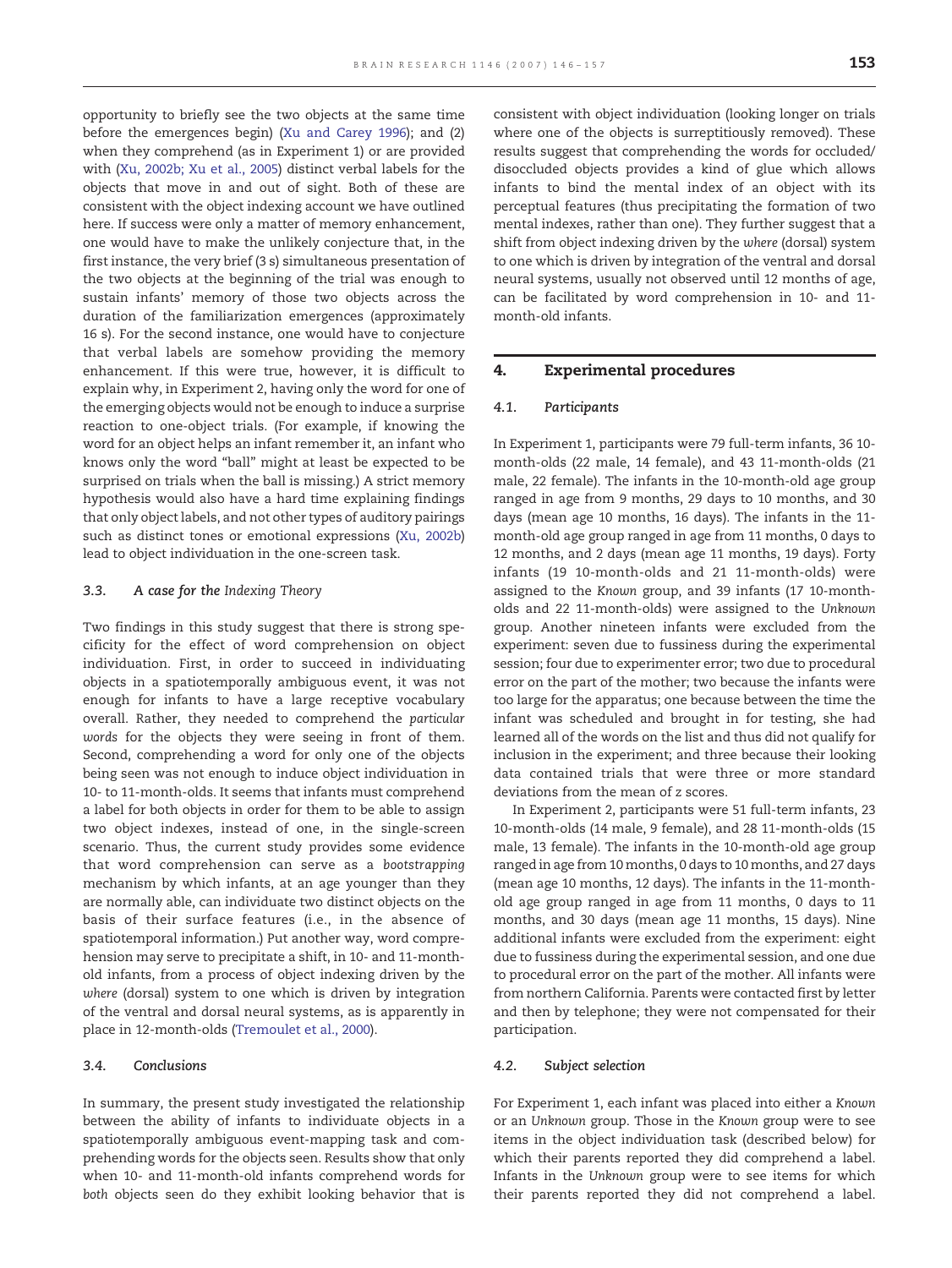Participating infants were pre-screened for eligibility in the study. This was done by administering a telephone questionnaire to one parent of each potential subject to find out which (if any) of a list of eight items the child comprehended a label. The eight items (ball, book, bottle, car, cat, cup, dog, and shoe) are among those most commonly known by 10 and 11-month-old infants [\(Fenson et al., 1994\)](#page-10-0).

In order to be eligible for participation in Experiment 1, children had to comprehend a label for at least two, but not more than six of the items on the eight-item list. Thus, any child scheduled for the participation in the study could theoretically be placed in either the Known or the Unknown group. Each potential subject was assigned to a testing group, Known or Unknown, before his or her parent was contacted. In this way, a researcher could not make the biasing error of consistently placing children knowing more words into the Known group or placing children knowing fewer words into the Unknown group. In order to be eligible for Experiment 2, children had to comprehend a label for between one and seven of the items.

When first contacted, the parents were simply told that we were interested in the "amount of word comprehension that infants between 10 and 12 months of age have." The researcher also asked the parent to "keep in mind that we don't expect that any infants this young will be saying many words yet, but we are only curious about what words they can understand." In addition, the parents were told that we were interested in whether their child knew any label for the list of items. Thus, if the child had an idiosyncratic label for any item (e.g., ba ba for bottle), or if the child knew the label for an object in a language other than English, those were counted.

#### 4.3. Word Comprehension Questionnaire

When each family arrived at the laboratory, prior to the object individuation task, parents were asked to fill out a Word Comprehension Questionnaire (WCQ). This questionnaire was used to assess which words, of the list of eight, a given child comprehended a label for at the time that they arrived for the study. It was also used to assess how familiar that child was with each item as the parent both rank-ordered the items (1 being the least familiar, and 8 being the most) and assigned each a rating (1, less than once a week, through 5, more than two times/day) corresponding to how often their child came in contact with each item. From this questionnaire, two items to be used in the object individuation task were chosen.

For Experiment 1, if the child was in the Known group, we chose among those items for which the parent reported their child did comprehend a label and (if there were more than two such items) picked the two with the lowest combined rank scores for familiarity (1 through 8), and for how often they came into contact with the item (1 to 5). If the child was in the Unknown group, we chose among the items for which the parent reported their child did not comprehend a label and (if there were more than two such items) again picked the two with lowest combined scores for familiarity ranking and for how often they come into contact with the item. In this way, we attempted to, as much as possible, parcel out the effect of just being familiar with an object, from the effect of having a label for an object.

For Experiment 2, we proceeded accordingly, but chose from among the objects for which labels were known (if there was more than one such item) the one scored as least familiar, and also from among the objects for which no labels were known (if there was more than one such item) the one scored as least familiar.

# 4.4. Materials

Eight items were used as stimuli in the object individuation task for both experiments: one hot pink Nerf™ ball, 10 cm in diameter; one small Winnie the Pooh™ cardboard book, 8.75× 8.75 cm; one clear plastic baby bottle with blue cartoons and blue rim around nipple, 13.73 cm tall; one sedan-style lightweight plastic toy car, 1 blue and 1 red (chose color most dissimilar to other item presented), 17.5 cm long, 7.5 cm wide; one tan and white Pound Purry™ toy cat, approximately 12.5 cm long and 10 cm wide; one double-handed, clear sippy cup with Winnie the Pooh<sup>™</sup> cartoon on front, 7.5 cm tall; one toy Wishbone™ dog, 12.5 cm tall, 10 cm long; and one infant girl's navy blue t-strap shoe. The items were concealed using a free-standing foam-board screen (34× 25 cm).

#### 4.5. Apparatus

For both experiments, infants sat in a Sassy Seat attached to a low 70 cm × 70 cm table, which served as the floor of the stage for presenting the occlusion events. The parent sat in a childsized chair to the left and slightly behind the infant. The parents were instructed not to interact with their infant during the experiment and to simply smile and look forward toward the stage if their infant turned to look at them. Approximately 38 cm from the infant, situated near the center of the table, was a wooden bridge-like structure, 62.5 cm wide× 32.5 cm high× 25 cm deep, on the top side of which was mounted a Sony CCD-TR64 video camera, which was focused to the infant. The images from this camera were recorded on a videotape, and also projected on-line to a monitor in an adjacent testing room. Attached to either side of the backside of this bridge (out of view of the infant) were two clip-on lights with 10-watt bulbs that pointed down towards and illuminated the stage. A black curtain hung from the ceiling down to where the bridge was located, and concealed the camera, as well as preventing the infant from seeing above or around the sides of bridge. Attached in a perpendicular fashion to the far side of the table (directly across from where the infant sat) was a 65.63× 33.33 cm wooden frame with three solid wood sides and a dowel across the top. A black piece of material hung from this dowel and was fastened with Velcro to the bottom of the frame, so that it formed a back wall for the stage. Two slits through which the experimenter could put her hands were cut into this material. In this way, the infant could see only the hands of the experimenter situated behind the apparatus.

One experimenter worked behind the apparatus during the experiment. This experimenter could not see the infant, and the infant and parent could see only her hands. An observer in the adjacent room, blind to experimental group and trials, watched the infant on a monitor and pushed a button when the infant looked at the display at any time during the experiment. A third experimenter stood behind a curtain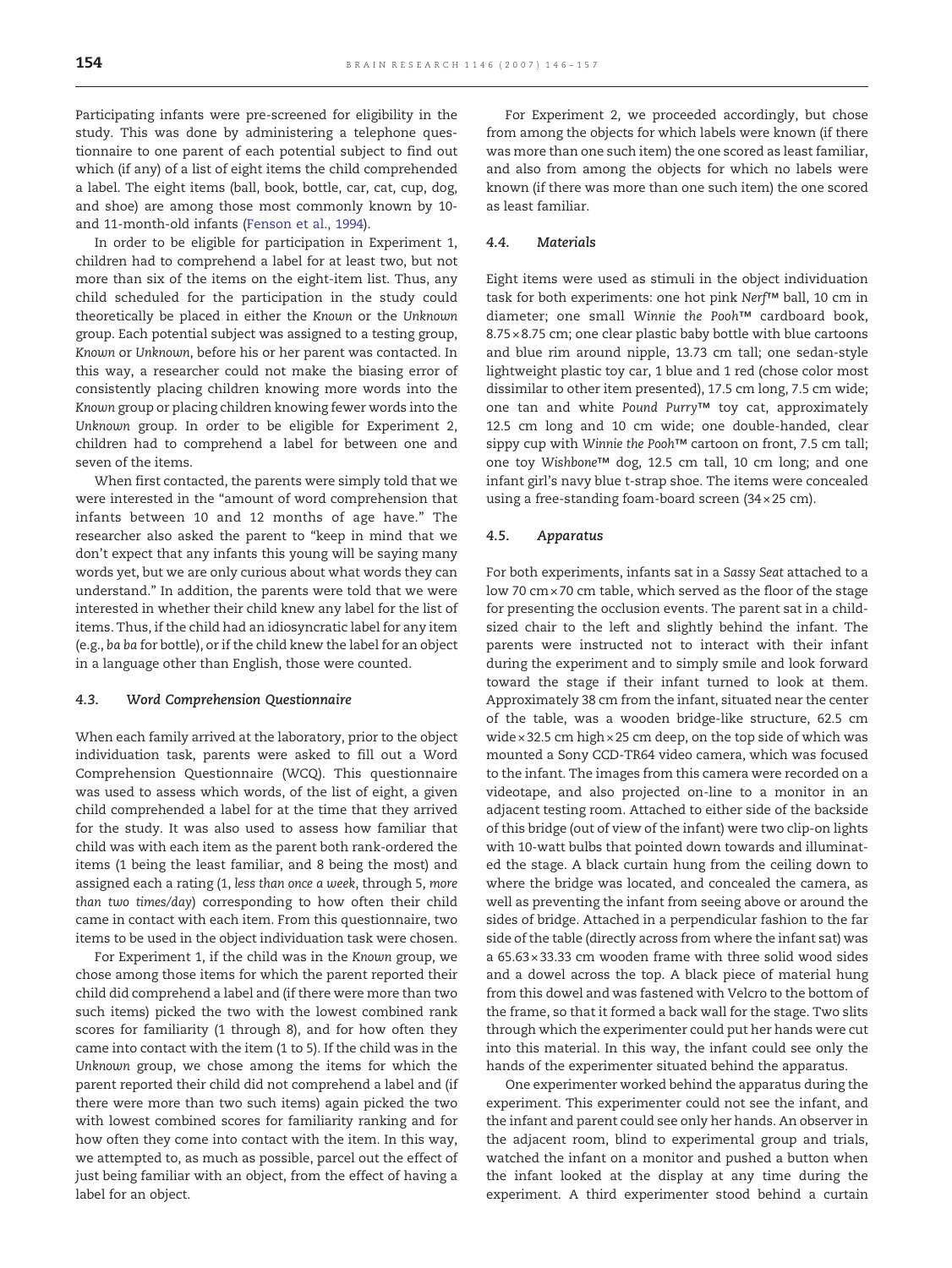partitioning in the testing room, operated the computer, and monitored the infant's state during the experiment.

A computer program sent a signal in the form of an LED light to the experimenter behind the apparatus, indicating the start of trials (and thus when to bring down the screen with the object(s) behind it). The computer program also kept track of the infants' looking time via button presses from the on-line observer and sent signals to the LED light to signal the end of the trial (and thus when to turn the screen back and lift it, with the object(s) behind, out of sight).

### 4.6. Object individuation task procedure

Infants were presented with four baseline trials (using the same objects as in the test trials) to establish whether or not there was an a priori preference to look at two objects. The interval between baseline trials was 10 s. In these trials, the infant looked initially at an empty stage. An experimenter then lowered a screen, with two objects concealed behind it, onto the stage, and then turned the screen 90° to the side revealing either one or two objects. On trials where only one object was revealed, the other was surreptitiously removed through one of the slits in the back curtain before the screen was turned. There were four experimental orders in all (two numerical outcomes 1, 2, 2, 1 and 2, 1, 1, 2, each varying the position of the single object, left or right) counterbalanced across subjects. On each trial, as soon as the screen was turned and the object(s) behind it became visible to the infant, the second experimenter pressed a key on the computer. This key press signaled the program to begin tabulating looking times from the live observer. A trial ended either when the infant looked away from the display for two consecutive seconds after having looked for at least half a second or when the infant looked for 30 cumulative seconds. If the infant failed to look at the display in a period of 20 s after the screen was turned, the trial would end; however, this actually never occurred in these experiments.

Three pairs of test trials followed the baseline trials. The six test trials were presented in one of two orders: 1, 2, 1, 2, 1, 2 or 2, 1, 2, 1, 2, 1 (each varying the position of the single object, left or right) counterbalanced across subjects. Each test trial consisted of two phases, a familiarization and a test phase ([Fig. 2](#page-6-0)).

Each test trial began with the infant looking at a blank stage. An experimenter then lowered a screen, with two objects concealed behind it, onto the stage, and then proceeded with the object emergence sequence: the first object was brought out to one end of the stage, left there for about 2 s, and then returned behind the screen. The second object was then moved out to the other end of the stage and brought back behind the screen in the same manner. This was repeated until the baby saw the objects emerge from each side (left and right) four times. After the object emergences (the familiarization phase), the screen was grasped and turned 90° to the side of the stage, revealing either one object (unexpected outcome) or two objects (expected outcome). In the case of the unexpected outcome, one of the objects was surreptitiously removed through one of the slits in the curtain behind the screen before the screen was turned. The test phase began when the screen was turned after the familiarization phase. As soon as the object(s) behind the screen became visible to the infant, the

second experimenter pressed a key on the computer, and button presses from the live observer then began to be recorded just as described above for the baseline trials. As in the baseline trials, a trial ended either when the infant looked away from the display for two consecutive seconds after having looked for at least half a second or when the infant looked for 30 cumulative seconds. If the infant failed to look at the display in a period of 20 s after the screen was turned, the trial would have ended; however, this actually never occurred in these experiments.

On-line looking time data from infants (particularly necessary since the length of trials was determined by infants' looks to the display) were tabulated by the computer. The looking time data used in the analyses were not derived from these on-line observations, but rather from subsequent coding of the video recordings of each experimental session. The coding of video recordings was done using Noldus Observer™ software. Coders were blind to information about what group infants were assigned to, and the videotape recordings provided no information on the order of objects revealed. Inter-rater reliability was obtained by calculating Pearson correlation coefficients between looking time per trial scored by two independent coders. In Experiment 1, this was done for 29% of infants tested, and overall reliability of  $r = 0.93$  was obtained. In Experiment 2, this was done for 84% of the infants tested, and the overall reliability was  $r = 0.92$ .

#### 4.7. Object permanence assessment

In order to assess each child's stage of object permanence reasoning and to be able to relate that level of reasoning to performance on the object individuation task, each child also underwent up to four displacement object permanence search tasks ([Uzgiris et al., 1975\)](#page-10-0). Infants sat in an infant seat attached to a low, 70× 70 cm table. The experimenter sat at this table directly across from the infant. The parent sat in a child-sized chair to the right and slightly behind the infant. The parents were instructed not to interact with the infant during the assessment, and only to give their infant a reassuring smile if he or she turned to look at them. A video camera on a tripod was positioned behind the experimenter and focused on the infant so that his or her actions during the session could be videotaped. The task consisted of a progression of 4 sequences of trials. The progression began (sequence 1) with one visible displacement (i.e., object placed in a small container and deposited into one hiding box with cover) and ended (sequence 4) with successive invisible displacements (i.e., experimenter placed a small toy fully in the palm of her hand and proceeded to sequentially lift the covers and pass her hand underneath each of the hiding boxes in the direction of the infants' left to right). The hiding objects were various small toys (approximately  $5 \times 6.25$  cm).

The object permanence task trials were administered consecutively in order until the experimenter ceased to get cooperation and/or successful search behaviors from the infant. Data for this task were successfully collected for seventy-six of the seventy-nine subjects who completed the object individuation task in Experiment 1 and for forty-six of the fifty-one subjects in Experiment 2.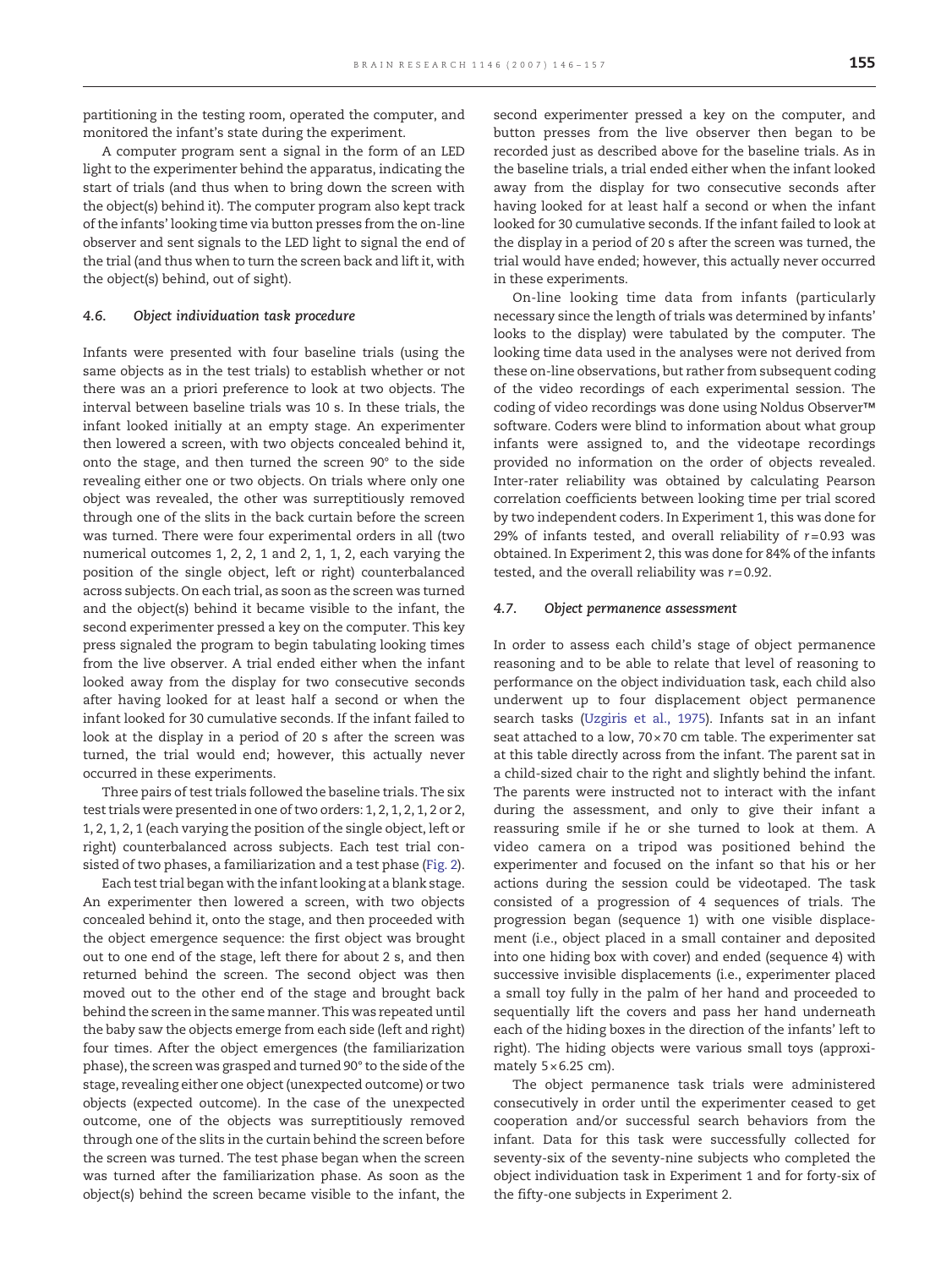<span id="page-10-0"></span>The object permanence assessments were coded from videotape by a second experimenter using a scoring sheet adapted from ordinal scales of infant development (Uzgiris et al., 1975). For each sequence, infants received a score corresponding to their level of success across the trials. For the first sequence, infants received one point for each successful retrieval, and zero points for all other behaviors. For the second sequence, infants received one point for each successful retrieval (i.e., going directly to the correct hiding box to retrieve the object) and zero points for all other behaviors, with one exception: the infants received .5 point if they lifted both cloths simultaneously, but while doing so looked in the correct hiding box. For the third sequence, infants received one point for each successful retrieval (i.e., going directly to the correct hiding box to retrieve the object) and zero points for all other behaviors, with two exceptions: the infants received .33 point if they searched in one incorrect then the correct box and received .5 point if they lifted two cloths simultaneously, one of them the correct one, and while doing so looked in the correct hiding box. For the fourth sequence, infants received one point for each successful retrieval (i.e., either going directly to the last hiding box in the path to retrieve the object or searching under all boxes in the path in the order of hiding). The infants received zero points for all other behaviors with the same two exceptions as mentioned above for the third task. Infants were then assigned a score based on the ratio of successful trials to trials attempted. For all tasks, infants were said to have "passed" if they received a score of .60 or higher (e.g., success on 2/3 trials on the first and second tasks, success on 3/5 trials on the third task, etc.).

# 4.8. Receptive vocabulary measure

In order to obtain a general measure of each child's language comprehension and production abilities, parents of the participating infants were asked to fill out a MacArthur Child Development Inventory: Words and Gestures—a parentreport questionnaire which consists of a checklist of words commonly found in infants' early receptive and productive vocabularies (Fenson et al., 1993). The inventory was sent to each parent at the time of scheduling, with a request to fill it out the evening before coming in to participate. The inventory was collected at the time of the scheduled appointment. This inventory was successfully collected for sixty-six of the subjects in the Experiment 1 and forty-seven of the infants in Experiment 2.

# Acknowledgments

The authors thank Jonas Langer and Dan Slobin for comments on an earlier draft of the manuscript. We are also eternally grateful for the hard work of many research assistants who participated in collecting these data, including: Sukhmani Bhatti, Althea Crichlow, Melissa Henry, Jonathan McCabe, KC Moua, Monique Nelson, Anshu Seth, Avtar Singh, and Hannorah Thurman. And most importantly, we express our warmest regards and thanks to the children and their parents for their participation.

#### REFERENCES

- Atkinson, J., 1993. A neurobiological approach to the development of "where" and "what" systems for spatial representation in human infants. In: Eilan, N., McCarthy, R., Brewer, B. (Eds.), Spatial Representation: Problems in Philosophy and Psychology. Blackwell, Oxford, UK, pp. 325–339.
- Balaban, M., Waxman, S., 1997. Do words facilitate object categorization in 9-month-old infants? J. Exp. Child Psychol. 64, 3–26.
- Bonatti, L., Frot, E., Zangl, R., Mehler, J., 2002. The human first hypothesis: identification of conspecifics and individuation of objects in the young infant. Cogn. Psychol. 44, 388–426.
- Fenson, L., Dale, P.S., Reznick, J.S., Thal, D.J., Bates, E., Hartung, J.P., Pethick, S.J., Reilly, J.S., 1993. The MacArthur Communicative Development Inventory: Words and Gestures. Singular Publishing Group, San Diego.
- Fenson, L., Dale, P.S., Reznick, J.S., Bates, E., Thal, D.J., Pethick, S.J., 1994. Variability in early communicative development. Monogr. Soc. Res. Child Dev. 59 (5, Serial no. 242), 91–92.
- Graham, S.A., Kilbreath, C.S., Welder, A.N., 2004. Thirteen-month-olds rely on shared labels and shape similarity for inductive inferences. Child Dev. 75, 409–427.
- Kaldy, Z., Leslie, A.M., 2003. Identification of objects in 9-month-old infants: integrating 'what' and 'where' information. Dev. Sci. 6, 360–373.
- Kanwisher, N., Driver, J., 1992. Objects, attributes and visual attention: which, what, and where. Curr. Dir. Psychol. Sci. 1, 26–31.
- Krojgaard, P., 2000. Object individuation in 10-month-old infants—do significant objects make a difference? Cogn. Dev. 15, 169–184.
- Krojgaard, P., 2003. Object individuation in 10-month-old infants: manipulating the amount of introduction. Br. J. Dev. Psychol. 21, 447–463.
- Krojgaard, P., 2004. A review of object individuation in infancy. Br. J. Dev. Psychol. 22, 159–183.
- Leslie, A., Kaldy, Z., 2001. Indexing individual objects in infant working memory. J. Exp. Child Psychol. 78, 61–74.
- Leslie, A., Xu, F., Tremoulet, P., Scholl, B., 1998. Indexing and the object concept: developing 'what' and 'where' systems. Trends Cogn. Sci. 2, 10–18.
- Mareschal, D., Johnson, M.H., 2003. The "what" and "where" of object representations in infancy. Cognition 88, 259–276.
- Piaget, J, 1954. The Construction of Reality in the Child, vol. 386. Basic Books, Oxford, England.
- Posner, M.I., Presti, D.E., 1987. Selective attention and cognitive control. Trends Neurosci. 10, 13–17.
- Sagi, D., Julesz, B., 1985. "Where" and "what" in vision. Science 228, 1217–1219.
- Spelke, E.S., Kestenbaum, R., Simons, D.J., Wein, D., 1995. Spatiotemporal continuity, smoothness of motion and object identity in infancy. Br. J. Dev. Psychol. 13, 113–142.
- Tremoulet, P.D., Leslie, A.M., Hall, D.G., 2000. Infant individuation and identification of objects. Cogn. Dev. 15, 499–522.
- Uzgiris, I.C., Hunt, J.M., 1975. Assessment in infancy: ordinal scales of psychological development, vol. 263. University of Illinois Press, Champaign, IL, US.
- Van Essen, D.C., Maunsell, H.H.R., 1983. Hierarchical organization of the functional streams in the visual cortex. Trends Neurosci. 6, 370–375.
- Waxman, S.R., Markow, D.B., 1995. Words as invitations to form categories: evidence from 12- to 13-month-old infants. Cogn. Psychol. 29, 257–302.
- Welder, A.N., Graham, S.A., 2001. The influences of shape similarity and shared labels on infants' inductive inferences about nonobvious object properties. Child Dev. 72, 1653–1673.